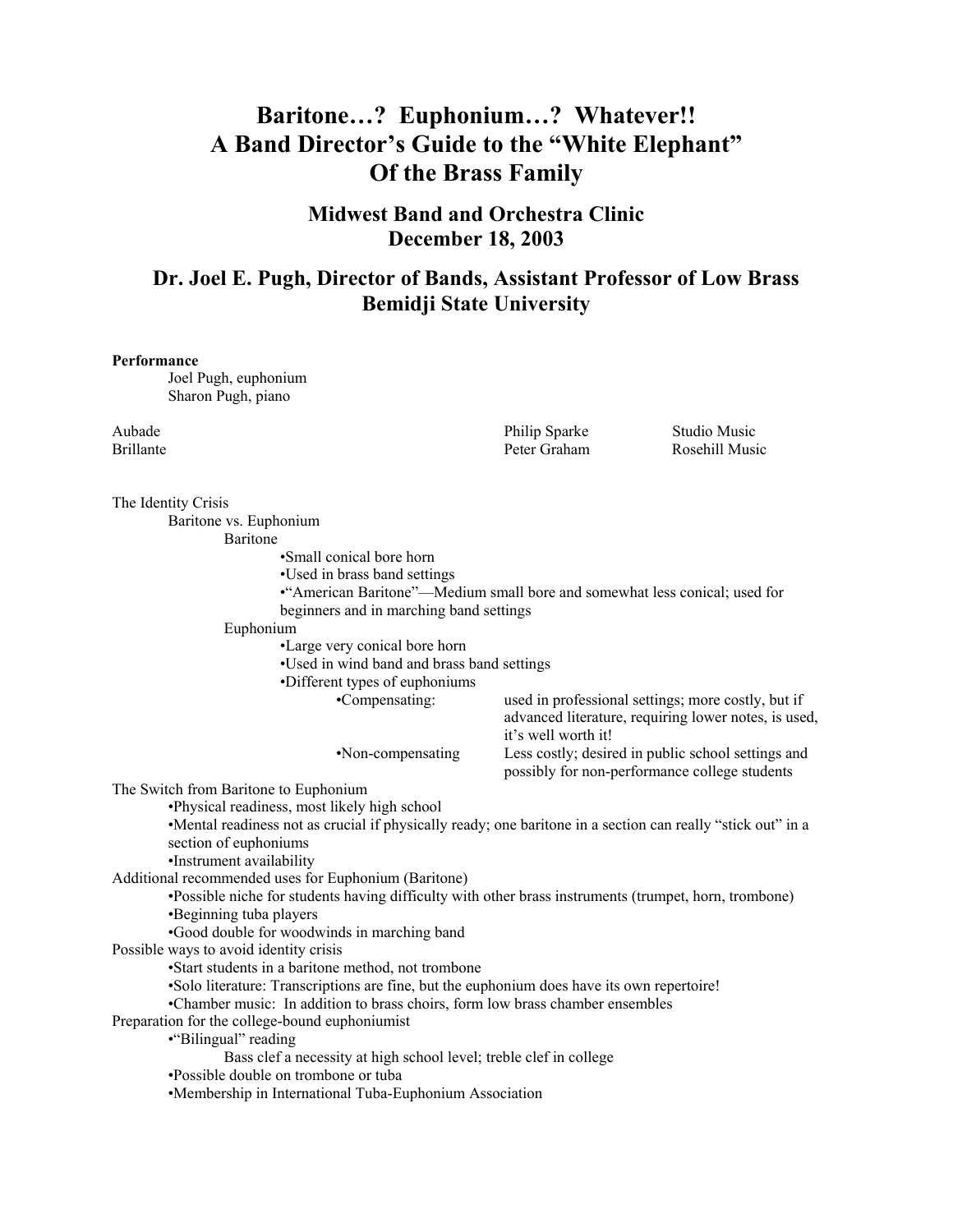### **Suggested Literature**

### **Elementary/Middle Methods**

### Beeler Method for Baritone Vol. I Warner Brothers

**Solos** 

9<sup>th</sup>, 10<sup>th</sup> Grade

## **Methods**

**Solos** 

Handel/Little Suite in  $A^b$ 

Bach/Fitzgerald Aria "Bis du Bei Mire" Belwin-Mills Bach Ostrander Patron of the Wind Editions Musicus Bakalelnikoff Meditation Belwin-Mills Bartok/Harris Evening in the Country Ludwig Boyce/Vedeski Gavotte Magnamusic-Baron Clarke Twilight Dreams Warner Brothers Fitzgerald English Suite Theodore Presser Goldman Mars Carl Fischer<br>
Goundod/Walter March of the Marionette Rubank March of the Marionette Rubank Haack Sweet Betsy Suite Southern Music Handel/Ostrander Arm, Arm Ye Brave Editions Musicus Handel/Ostrander Honor and Arms Editions Musicus Harris Sparkles Ludwig Marpurg/Scarmolin Rondo Ludwig Mozart/Powell Arietta and Allegro Southern Music Niehaus Timepiece Kendor Purcell/Vedeski Gavotte Magnamusic-Baron<br>Saint-Säens/Dishinger The Swan Magnamusic-Baron Saint-Säens/Dishinger The Swan Magnamusic-Baron Schwartz International Folk Suite Southern Music Smith Friends Friends Theodore Presser Tenaglia/Krieger Aria and Allegro Kendor Uber Deep River Kendor Vandercook Gem Series Rubank

Gower/Voxman Advanced Method Vol. 1 Rubank Hering 32 Etudes Carl Fischer

 Arban/Lillya Etude #11 Carl Fischer Buchtel Il Penserose e L'Allegro Carl Fischer Corelli/Powell Prelude and Minuet Southern Music Denmark Scene de Concert Ludwig<br>
Handel/Barnes Sound an Alarm Jack Spr Sound an Alarm Jack Spratt Music Handel/Morris Thrice the Happy Monarch Ludwig Harris Brass Bangles Ludwig Hasse/Gower Suite Rubank Haydn/Voxman Aria and Allegro Rubank Marteau/Barnes Morceau Vivant Jack Spratt Music Moussorgsky/Ostrander Song of the Flea Editions Musicus Nelhybel Concert Piece E C Kerby<br>
Concert Piece in Fugal Style Editions Musicus Ostrander Concert Piece in Fugal Style Ropartz **Andante and Allegro** Southern Music Uber Golden Leaves Kendor Vandercook Gem Series Rubank Voxman Concert and Contest Collection Rubank Walters Tarantelle Ludwig

Schumann/Davis Three Pieces Western International Music

 Arbans Complete Method Carl Fischer (Treble) Encore Music (Bass)

Belwin-Mills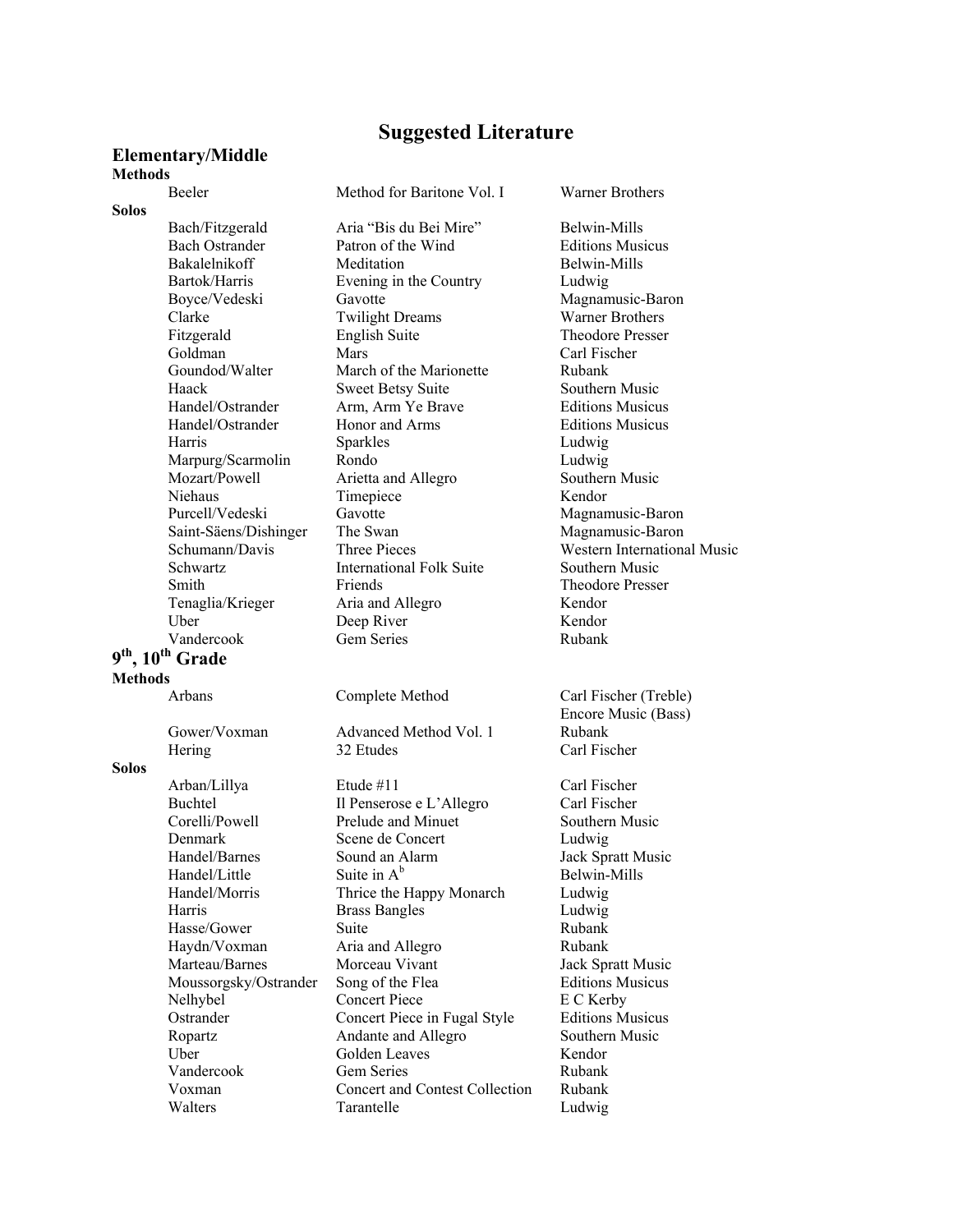## **11th, 12th Grades**

| <b>Methods</b> |                   |                                                          |                        |
|----------------|-------------------|----------------------------------------------------------|------------------------|
|                | Arbans            | Complete Method                                          | Carl Fischer (Treble)  |
|                |                   |                                                          | Encore Music (Bass)    |
|                | Bordogni/Rochut   | Melodious Etudes Vol. I                                  | Carl Fischer           |
|                | Fink              | Introducing Legato                                       | Accura                 |
|                | Gower/Voxman      | Advanced Method Vol. II                                  | Rubank                 |
| <b>Solos</b>   |                   |                                                          |                        |
|                | Barat             | Andante et Allegro                                       | Cundy-Bettoney         |
|                | Barat             | Introduction and Dance                                   | Southern Music         |
|                | <b>Blazhevich</b> | Concertpiece No. 5                                       | Belwin Mills           |
|                | Clarke            | Maid of the Mist                                         | <b>Warner Brothers</b> |
|                | *Curnow           | Rhapsody                                                 | Rosehill               |
|                | Galliard          | Sonatas                                                  | McGinnis & Marx        |
|                | Guilmant          | Morceau Symphonique                                      | <b>Warner Brothers</b> |
|                | *Hutchinson       | Sonatina                                                 | Carl Fischer           |
|                | *Leidzén          | Song of the Brother                                      | <b>Salvation Army</b>  |
|                | *Reed             | Seascape: A Dramatic Intermezzo                          | <b>Belwin Mills</b>    |
|                | <b>Simons</b>     | <b>Atlantic Zephyrs</b>                                  | Carl Fischer           |
|                |                   | Vaughan Williams/Droste Six Studies in English Folk Song | Galaxy Music           |
|                | *Wiedrich         | Reverie                                                  | Southern Music         |
|                | *Young            | Euphonium Suite                                          | R. Smith $& Co.$       |

\*Original euphonium repertoire

### **Distributors**

#### **Sheet Music**

Bernel Music; Cartersville, GA www.bernelmusic.com 678/721-1344

Hickeys Music; Ithaca, New York www.hickeys.com 800/442-5397

Robert King Music Sales Inc.; North Easton, MA www.rkingmusic.com 508/238-2571 (fax)

 Tuba Press; Annandale, VA www.tubaeuphoniumpress.com

#### **Recordings**

Bernel Music; Cartersville, GA www.bernelmusic.com 678/721-1344 Walking Frog Records; Oskaloosa, IA www.walkingfrog.com 641-673-8397

### **Euphonium Manufactures and Models**

### **Non-Compensating**

| Allora        |      |                          |
|---------------|------|--------------------------|
|               | 4401 | 3, 1 valve configuration |
| Bach          |      |                          |
|               | 1110 | 4 top valves             |
| <b>Besson</b> |      |                          |
|               | 765  | 3, 1 valve configuration |
| Jupiter       |      |                          |
|               |      |                          |